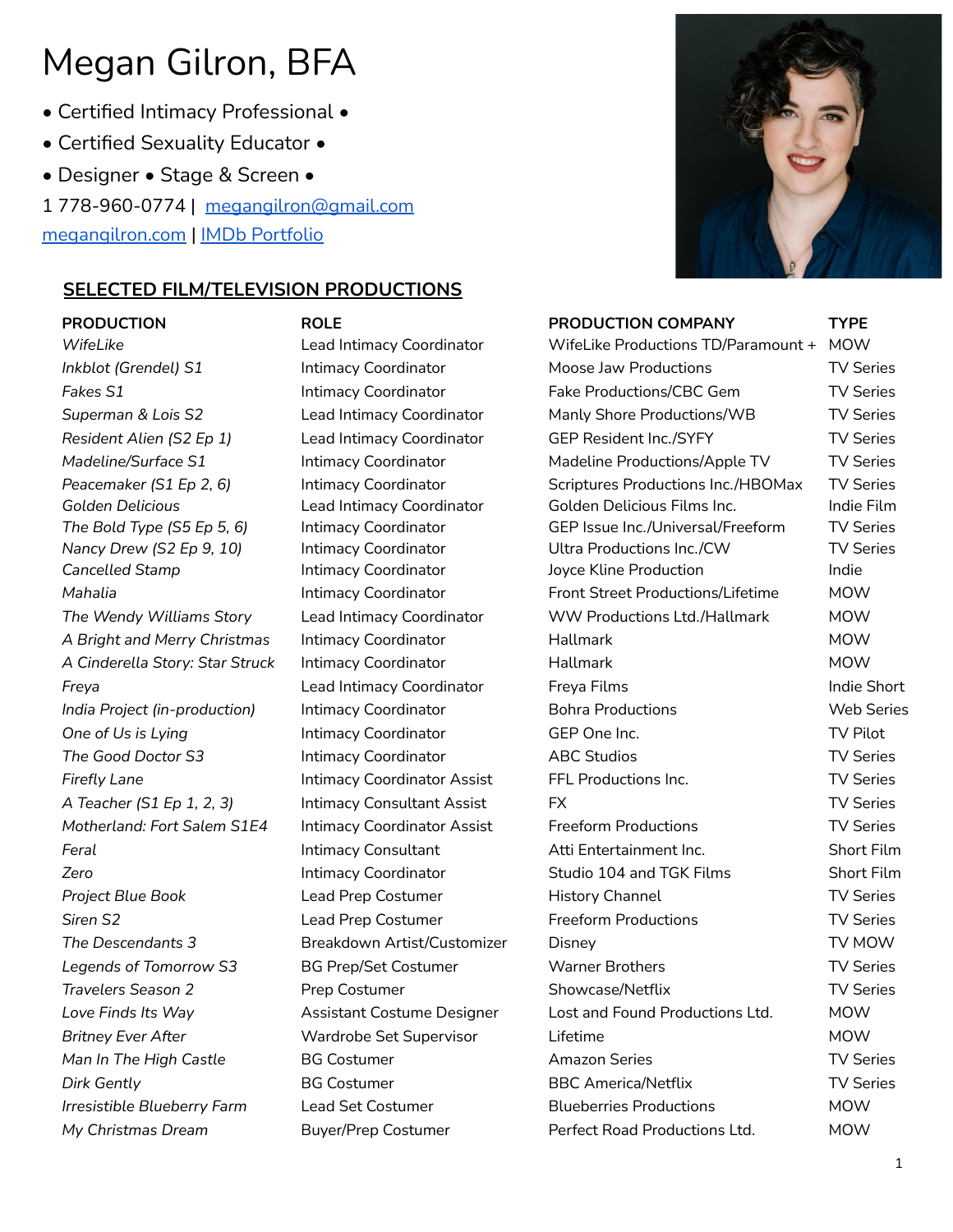- Certified Intimacy Professional •
- Certified Sexuality Educator •
- Designer Stage & Screen •

1 778-960-0774 | [megangilron@gmail.com](mailto:megangilron@gmail.com)

**Plan B** Designer/Set Costumer **The Mayor's Cabinet** Designer/Set Costumer **Insecurbia** Designer/Set Costumer **Backward Fall Example 3 Designer/Set Costumer** Feint
Feint **Feint**Short Costumer **Costumer**  $\frac{1}{2}$ 

[megangilron.com](http://www.megangilron.com) | IMDb [Portfolio](https://www.imdb.com/name/nm3322032/)



| Top Dollar Sisters Productions Inc. | Pilot |
|-------------------------------------|-------|
| UBC Dept. of Theatre and Film       | Short |
| UBC Dept. of Theatre and Film       | Short |
| UBC Dept. of Theatre and Film       | Short |
| UBC Dept. of Theatre and Film       | Short |

# **THEATRE PRODUCTIONS**

| <b>PRODUCTION</b>              | <b>ROLE</b>                    | <b>VENUE</b>                         | <b>YEAR</b> |
|--------------------------------|--------------------------------|--------------------------------------|-------------|
| Machinal                       | Lead Intimacy Director         | <b>UBC MFA/BFA Theatre Program</b>   | 2021        |
| Six Characters in Search of An | Intimacy Director              | <b>UBC Players Club</b>              | 2021        |
| Author                         |                                |                                      |             |
| The Comedy of Errors           | <b>Costume Designer</b>        | <b>Trinity Western University</b>    | 2018        |
| Ruined                         | <b>Costume Designer</b>        | Dark Glass Theatre/Pacific Theatre   | 2018        |
| Jane Eyre: A Musical Drama     | Costume Designer               | <b>Trinity Western University</b>    | 2017        |
| A Vancouver School for         | <b>Costume Consultant</b>      | NOW! Theatre and Quimera Collective  | 2015        |
| Scandal                        |                                |                                      |             |
| Matilda, Phantom of the Opera, | Set Assistant/Costume Head     | Beauville Arts Summer Program        | 2014        |
| <b>West Side Story</b>         |                                |                                      |             |
| Capital, Alice!                | Set Designer                   | <b>Excavation Theatre</b>            | 2014        |
| Into the Fairytale Woods       | Set and Costume Designer       | American Children's Theatre of Paris | 2013        |
| <b>Head Over Heels</b>         | Costume Builder                | Caravan Farm Theatre                 | 2013        |
| The Initiation Trilogy         | <b>Production Assistant</b>    | <b>Electric Theatre Company</b>      | 2012        |
| A Tomb with a View             | <b>Assistant Stage Manager</b> | Genus Theatre/Up in the Air Theatre  | 2012        |
| <b>Window Parade</b>           | Director                       | <b>Brave New Play Rites</b>          | 2012        |
| Once On This Island            | <b>Costume Designer</b>        | <b>UBC Residence Musical</b>         | 2012        |
| Two Merchants                  | <b>Costume Designer</b>        | <b>UBC Theatre Department</b>        | 2011        |
| Oh My God                      | Stage Manager                  | Delinquent Theatre (YVR Fringe)      | 2011        |
| The Madwoman of Chaillot       | Costume Designer               | <b>UBC Theatre Department</b>        | 2011        |
| Romeo and Juliet               | Mask Designer/Builder          | <b>UBC Theatre Department</b>        | 2010        |
| Gormenghast                    | Assistant Stage Manager        | <b>UBC Theatre Department</b>        | 2009        |
| Spectre                        | Co-Director                    | Spectral Theatre/UBC Players Club    | 2009        |
| The Tempest                    | <b>Assistant Stage Manager</b> | <b>UBC Players Club</b>              | 2008        |
| Old Goriot                     | <b>Dresser</b>                 | PuSH Festival/UBC Co-Production      | 2008        |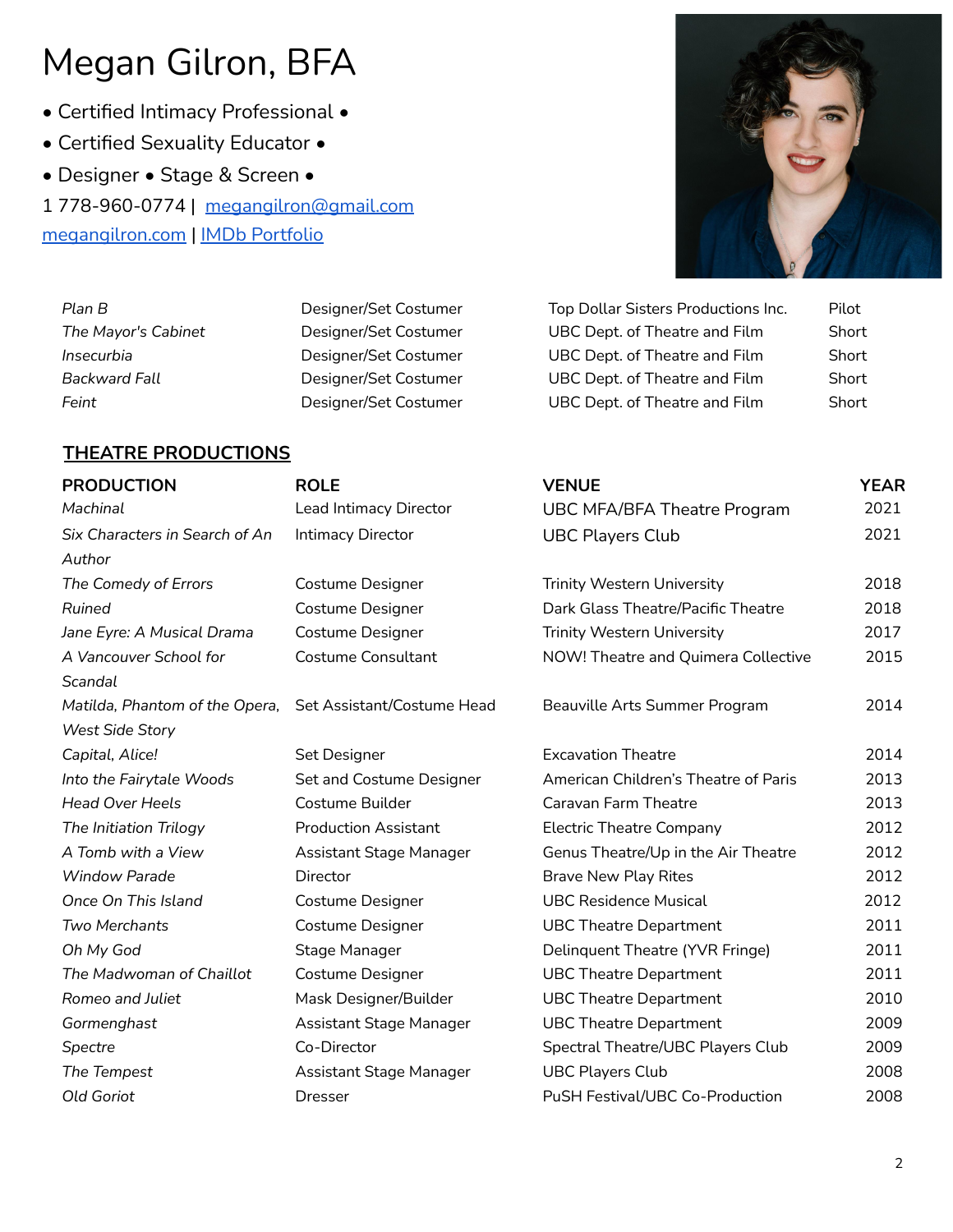- Certified Intimacy Professional •
- Certified Sexuality Educator •
- Designer Stage & Screen •
- 1 778-960-0774 | [megangilron@gmail.com](mailto:megangilron@gmail.com)

[megangilron.com](http://www.megangilron.com) | IMDb [Portfolio](https://www.imdb.com/name/nm3322032/)

# **THEATRE PERFORMANCE**



# **QUALIFICATIONS & CERTIFICATIONS**

- Certified Intimacy Coordinator, Principal Intimacy Professionals, Vancouver, BC, 2021
- Sexual Health Educator Certification (SHEC) Graduate, Option for Sexual Health, Vancouver, BC, 2021
- Hollaback! Anti-Harassment and Conflict De-Escalation 2 Day Online Training, 2020
- Covid-19 Best Practices, Safe Sets International, Online Training, 2020
- Best Practices and Studio Techniques for Intimacy Choreography 2 Day Online Training, Laura Rikard and Chelsea Pace, Theatrical Intimacy Educators, 2020
- Intimacy Choreography 8 Day Intensive, Tonia Sina, Alicia Rodis, Sasha Smith, Jessica Steinrock, Intimacy Directors International, Waterford, Connecticut, 2020
- Mental Health First Aid for Adults who Interact with Youth, Canadian Mental Health Association, Micheal Pietrus, Vancouver, BC, 2019
- Intimacy Direction for Stage and Screen, Siobhan Richardson, Banff Centre for the Art, AB, 2018
- Bodysex Certification (in progress), Betty Dodson and Carlin Ross, NYC, 2018
- Sexual Attitudes Reassessment Course, Options of Sexual Health, Vancouver, BC, 2017
- ActSafe Safety Awareness Course, Vancouver, BC, 2017
- Private Workshops with Barbara Carrellas, Jaiya Ma, NYC, 2017
- Motion Picture Orientation Course, Vancouver, BC, 2016
- WHMIS, Vancouver, BC, 2016
- Occupational First Aid Level I, Vancouver BC, 2015

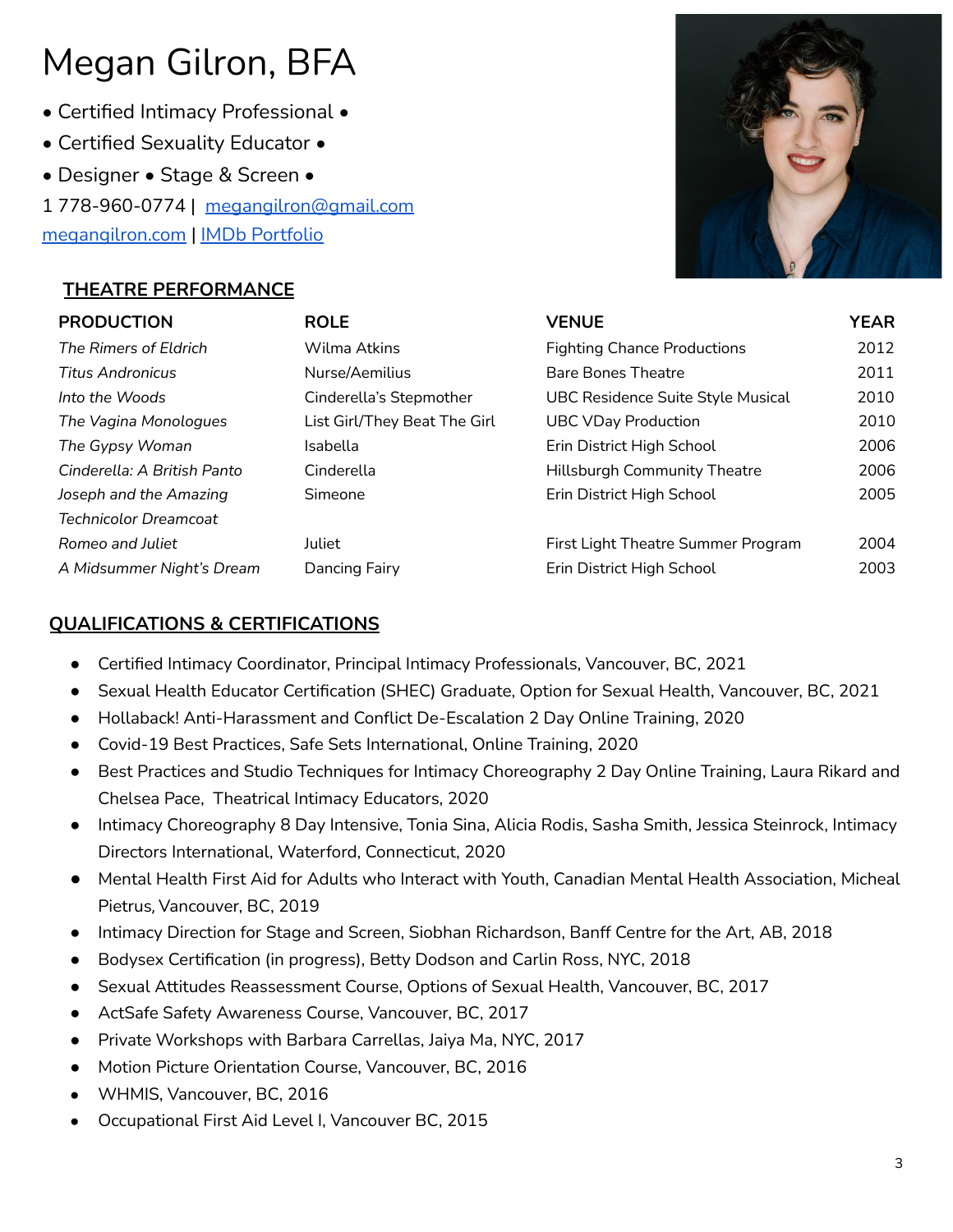- Certified Intimacy Professional •
- Certified Sexuality Educator •
- Designer Stage & Screen •
- 1 778-960-0774 | [megangilron@gmail.com](mailto:megangilron@gmail.com)

[megangilron.com](http://www.megangilron.com) | IMDb [Portfolio](https://www.imdb.com/name/nm3322032/)

# **POST-SECONDARY/SECONDARY SCHOOL EDUCATION**

- University of the British Columbia BFA in Theatre Production and Design (Costume Design Focus), 2012
- Performance Study I (Sandra Ferens)
- Voice and Movement (Gayle Murphy and Joanna Garfinkle)
- Performance Study II and Creating Theatre (Susan Bertoia)
- Creating Theatre II (Linda Griffiths)
- Directing I and II (John Cooper, Stephen Heatley)
- Erin District High School, French Immersion Diploma with Honours, 2007

# **ADDITIONAL TRAINING**

- Intimacy Coordination Mentorship, Cutting IDI, 2018-2019: Amanda Cutting, Vancouver/Calgary, Canada
- Commedia Dell'Arte Leather Mask Making, 2013-2014: Stefano Perocco, Paris
- Haute Couture Sewing Techniques, 2014: Isabelle LeBreton, Paris
- Commedia Dell'Arte Character Acting, 2013: Susan Bertoia- Bella Luna Theatre, Vancouver

# **RELEVANT WORK EXPERIENCE**

# **2015-current Safeteen Violence Prevention Programs: Facilitator/Agent for Change Vancouver, BC**

Facilitate groups of young women and girls in the empowerment and assertiveness training program founded by Anita Roberts. Work with groups of 30 students between ages 14-16 about assertiveness, boundaries and consent as well as holding their power in compromising interactions and protecting themselves in dangerous situations.

# **2013-2014 C'efficace: English Conversation and Theatre Teacher Paris, France**

Plan dynamic lesson plans with games and activities to support an ESL learning environment Provide stimulating theatre-style improvisation to support learning for children aged 10-16.

### **Sept-Dec 2013 American Children's Theatre of Paris: Production Manager/Designer Paris, France**

Design and facilitate the creation of set; design and facilitate the creation of costumes; assist in classes; administrative duties; backstage running of the final production.